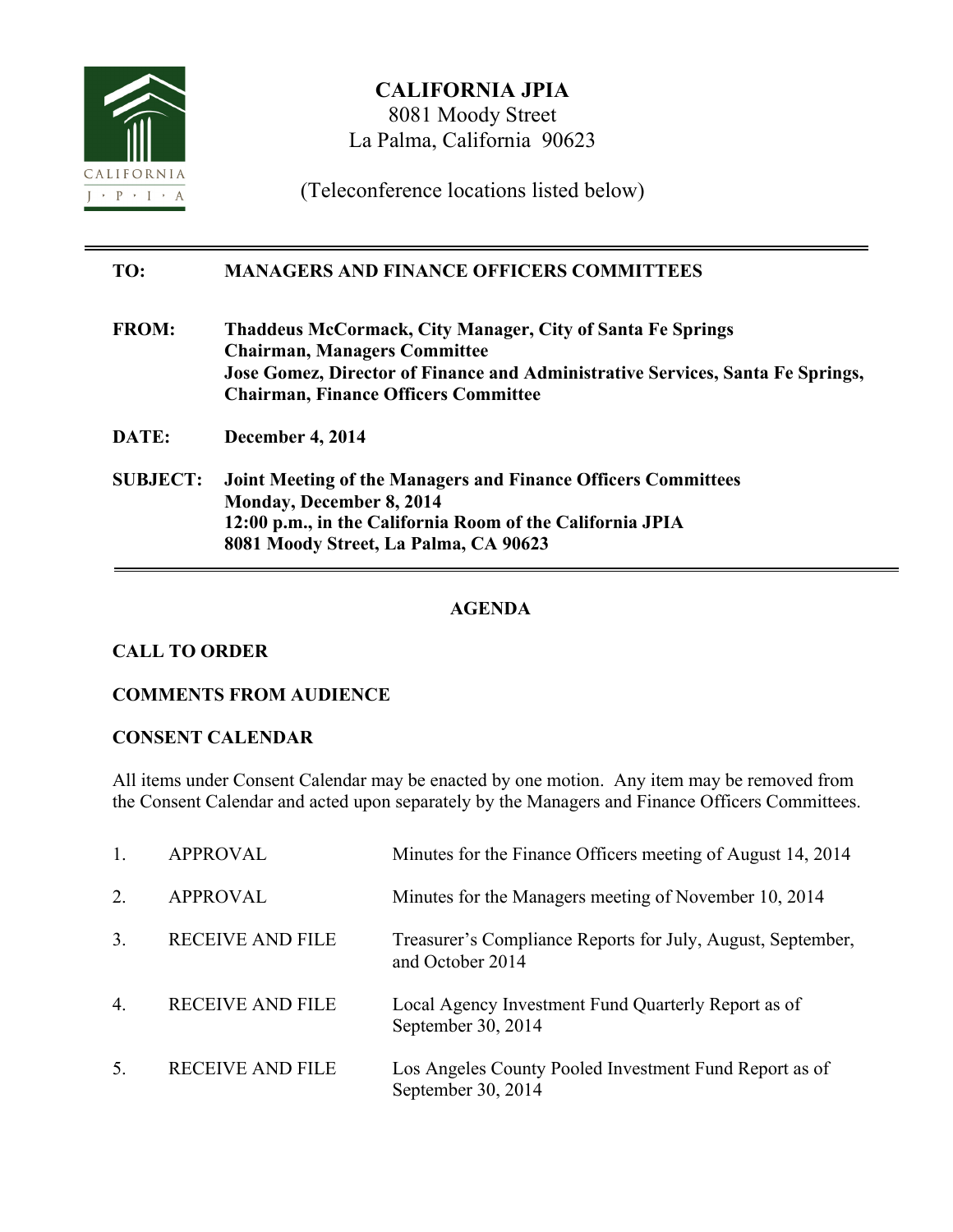Joint Meeting of the Managers and Finance Officers Committees Agenda December 8, 2014 Page 2

| 6           | RECEIVE AND FILE        | 2015 Meeting Dates for Finance Officers Committee |
|-------------|-------------------------|---------------------------------------------------|
| $7^{\circ}$ | <b>RECEIVE AND FILE</b> | 2015 Meeting Dates for Managers Committee         |
| 8           | REVIEVE AND FILE        | <b>Quarterly Financial Statements</b>             |

### **REPORTS AND RECOMMENDATIONS**

| 9.  | <b>RECEIVE AND FILE</b> | Actuarial Study as of June 30, 2014                               |
|-----|-------------------------|-------------------------------------------------------------------|
| 10. | <b>RECEIVE AND FILE</b> | Investment Portfolio Quarterly Review as of<br>September 30, 2014 |
| 11. | <b>APPROVE</b>          | October 2014 Retrospective Computations                           |
| 12. | <b>CONSIDERATION</b>    | Creation of Ad Hoc Committee to Discuss Financial Topics          |

### **ADJOURNMENT**

To the Finance Officers Committee meeting on January 8, 2015 and the Managers Committee Meeting on January 12, 2015, at 12:00 p.m., in the El Capitan Room at the California JPIA.

In compliance with the Americans with Disabilities Act, if you need special assistance to participate in this meeting, please contact the Administrative Assistant at (562) 467-8700. Notification 48 hours before the meeting will enable the Authority to make reasonable arrangements to ensure accessibility. (28 CFR 35.102.35.104 ADA Title II)

# TELECONFERENCE PARTICIPATION

To be a voting participant in action items appearing on the agenda, the participant's teleconference location must appear below and the participant must have posted the agenda in a location accessible to the general public no less than 72 hours prior to the announced meeting time, in accordance and within the requirements of the Brown Act (Gov. Code, § 54950 et seq.). At the announced time of the meeting, teleconference participants (unless otherwise instructed) shall call the California JPIA's teleconference number at 1-888-394-8197 and when prompted, enter the participant code 409920, and identify themselves for the record.